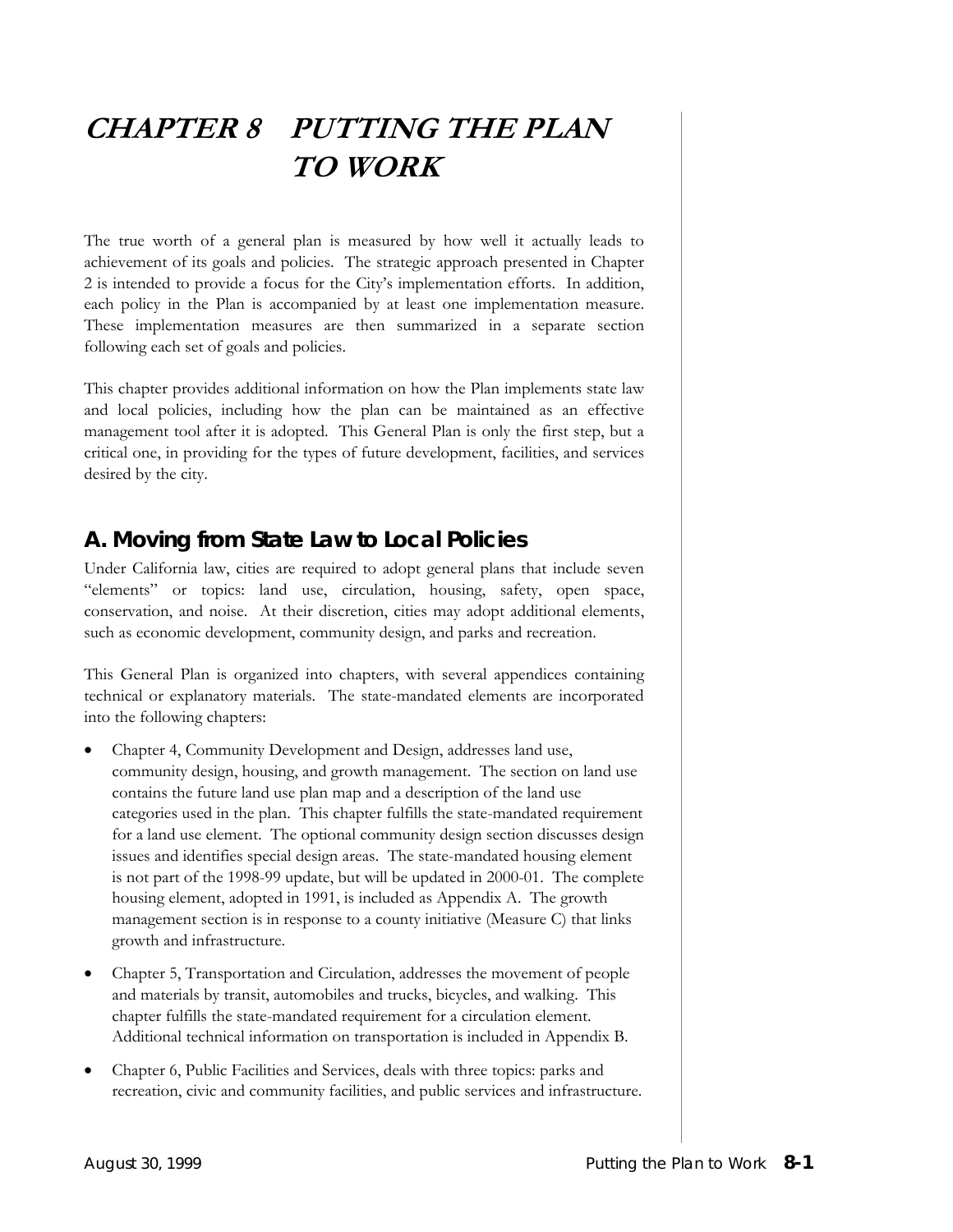These subjects are not mandated by state law but are included because of the City's intense interest in its parks and other recreation facilities, and because all public facilities and services are related to land use policies contained in Chapter 4.

• Chapter 7, Resources and Hazards, addresses natural and historic resources in its first major section. The natural resources discussion includes open space, wildlife, air quality, and storm runoff. The second major section addresses hazards—geologic hazards, fires, flooding, and noise. Chapter 7 fulfills the state-mandated requirements for open space, conservation, safety, and noise elements.

#### **B. Consistency Requirements**

State law provides cities with a variety of techniques for implementing general plans. It also requires that these implementation techniques be consistent with the general plan. The most important techniques and their relationship to the general plan are discussed below.

# *Zoning Ordinance*

The zoning ordinance and zoning map are parcel-specific statements of how land may be used and provide specific conditions that El Cerrito will impose, consistent with the overall policy framework of the General Plan and land use map. As such, zoning should not be confused with the General Plan or the land use map, which are not precise or parcel-specific and, therefore, may not show detailed land use distinctions nor, in all cases, reflect existing use of the land.

Government Code Section 65860 requires that a city's zoning ordinance be consistent with its general plan. Consistency means that various land uses authorized by the zoning ordinance, and the distribution of these permitted land uses, must serve to implement the goals and policies of the general plan. Specific zoning ordinance districts must correspond with the land use designations and the geographic extent of the designations presented on the land use map, even if they vary from actual existing conditions.

#### *Subdivision Ordinance*

Government Code Section 66410 *et seq.* requires that local jurisdictions regulate and control subdivision activity through adoption and use of a subdivision ordinance.

Section 66473.5 requires that a city shall not approve a proposed subdivision map unless the subdivision, including its design and proposed land uses, is consistent with the general plan. Similar to the consistency requirements of the zoning ordinance and map, consistency may be found only when the proposed subdivision is consistent with the goals, policies, and implementation programs included in the general plan. The subdivision consistency requirement applies to subdivisions for which parcel maps (minor subdivisions) are filed, as well as tentative and final maps.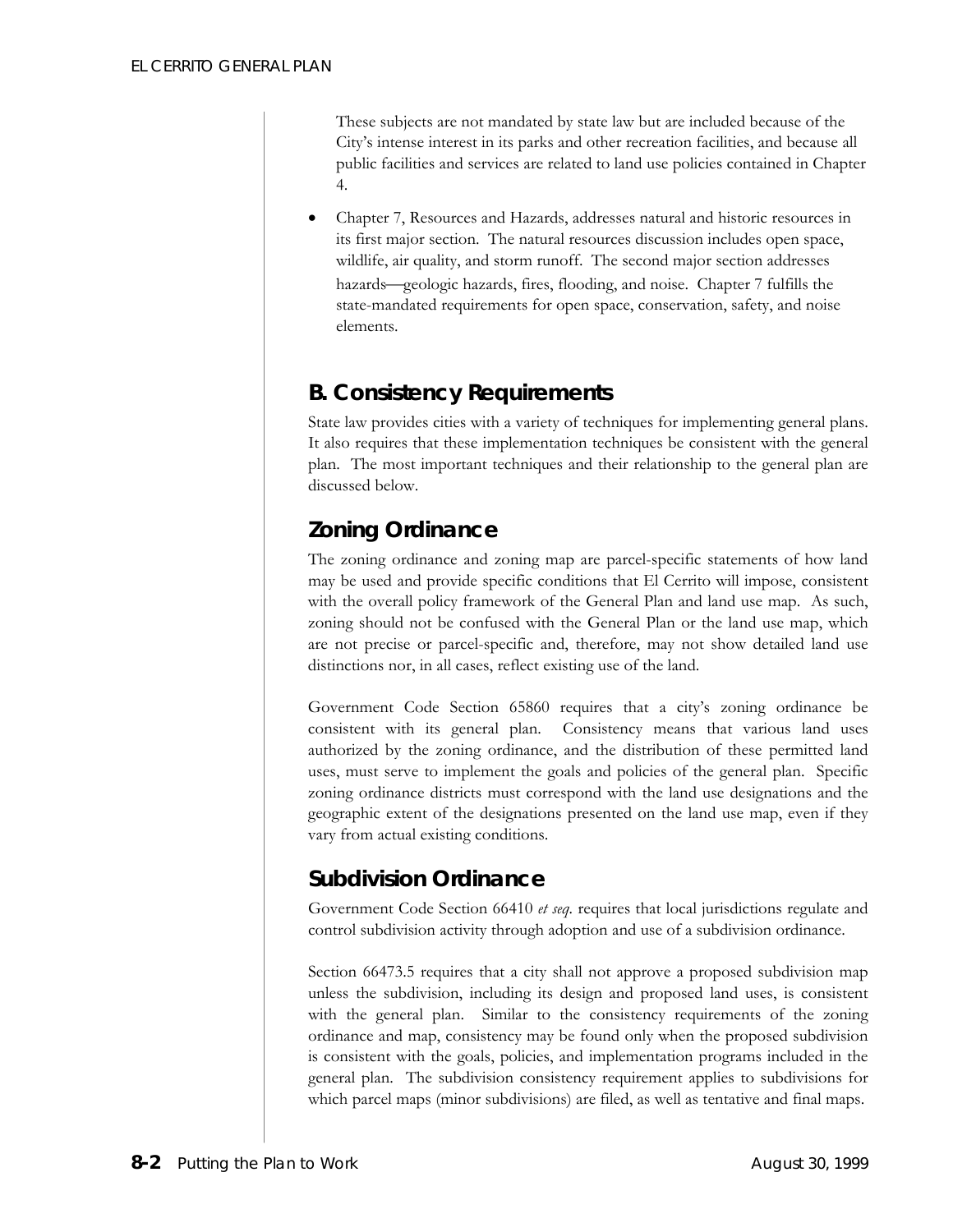Section 66474 specifically requires that a city shall deny approval of tentative and final maps if it finds that the proposed map, its design, or the proposed improvements are inconsistent with its general plan.

#### *Capital Improvement Programs*

Government Code 65401 requires the city council to obtain from city officials and staff, and from special districts operating within the city limits, lists of all public works projects recommended for study, design, or construction during each ensuing year. The list of public works projects is then organized into a coordinated program, called the capital improvement program (CIP). The CIP and its component projects must be reviewed by the city, and inconsistent projects must be deleted or modified to conform to the general plan.

#### *Environmental Impact Review*

The regulations implementing the California Environmental Quality Act (CEQA), California Administrative Code Section 14100 *et seq*., contain several references to the relationship of environmental review, as prescribed by CEQA, and the general plan. Section 15080 requires that the environmental review process be "combined with the existing planning, review, and project approval process" used by the city. Section 15125(b) requires environmental review to discuss any inconsistencies between a proposed project and the general plan. Projects should be found to have a significant adverse effect on the environment if they conflict "with adopted environmental plans and goals of the community . . . ."

#### *Redevelopment*

The City of El Cerrito has established a Redevelopment Project Area along San Pablo Avenue. State law (Health and Safety Code Sections 33302 and 33331) requires that El Cerrito's Redevelopment Plan be in conformance with the City's General Plan.

#### *Other Consistency Requirements*

State Housing Law (Health and Safety Code Sections 17910 et *seq.)* requires a city to adopt regulations imposing substantially the same standards as those contained in the various uniform industry codes. State law also imposes special standards, which may be more stringent than the uniform industry codes (e.g., the Uniform Building Code), designed to protect against certain types of hazards (fire, noise, earthquakes, unstable soils) and achieve certain resource management goals (such as energy conservation). El Cerrito may adopt regulations and standards that vary form those mandated by state law, if justified by local conditions. If such variance is appropriate, the General Plan can serve as the vehicle for documenting local conditions and specifying the necessary regulatory response.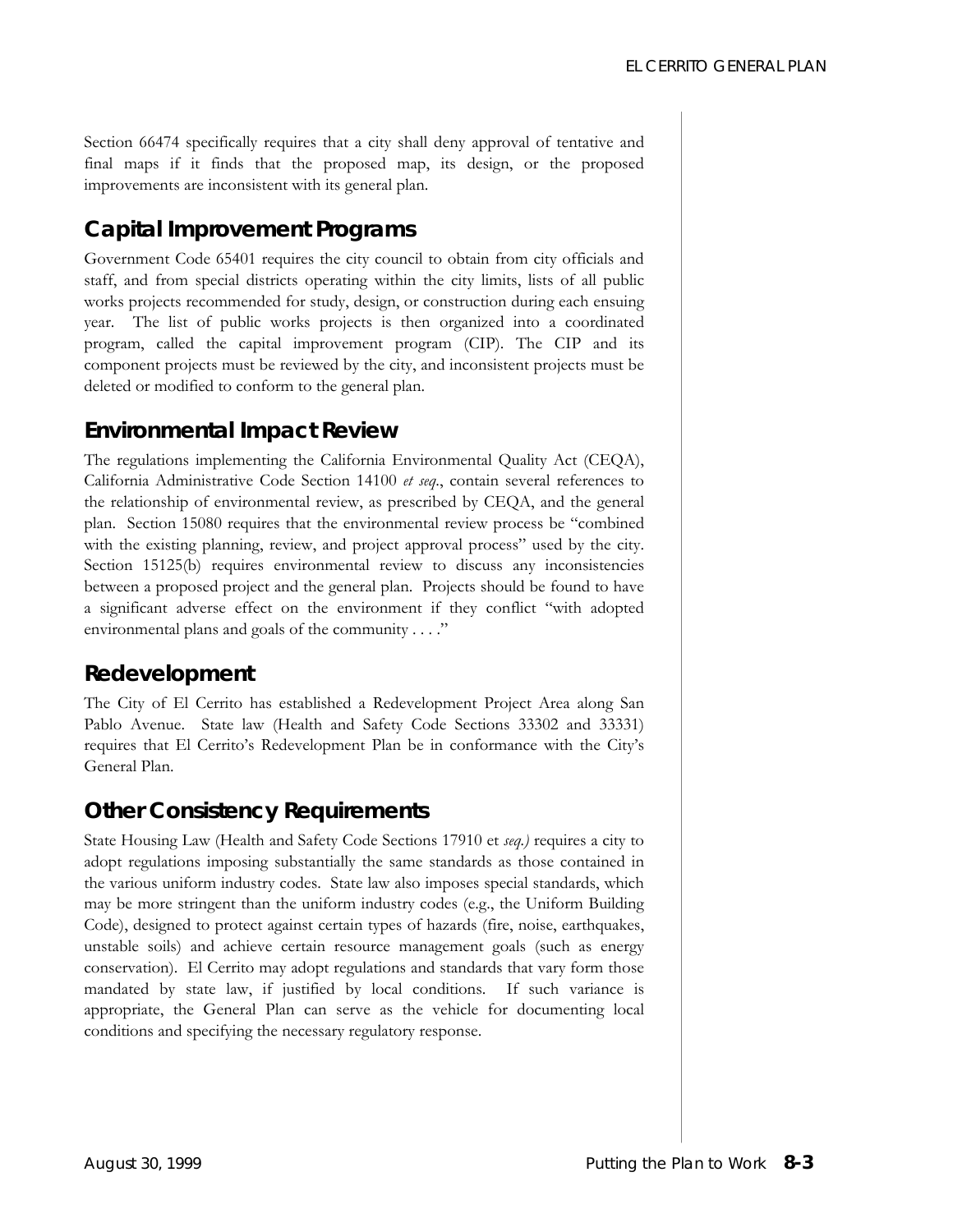### **C. Maintaining the General Plan**

The traditional view of a general plan is that it is a more-or-less static document, updated about every 20 years, with much more emphasis on maps than on policies. This view is consistent with planning as practiced in many other countries where the government has much more control over land use than in the United States. The more contemporary view of general plans is that they are a management tool that must be kept up to date if they are to provide useful guidance for decision making in a rapidly changing economic environment.

In order to keep the plan up to date so that it is an effective management tool, the following measures should be implemented.

- 1. The City staff should prepare an annual report on the status of achieving the strategic action items listed in Chapter 2. This report should be brief and contain the following information:
	- Name of strategic action
	- Status
	- Current issues that need attention
	- Recommended changes in plans, policies, or regulations.

This report should be prepared prior to the City Council's annual goal setting session.

- 2. The City staff should prepare an evaluation report every five years—the evaluation report should address the following:
	- The degree to which each goal has been successfully reached
	- The effectiveness of each policy in reaching its goal or goals
	- Problems and opportunities that were unanticipated when the plan or most recent five year evaluation was developed
	- Data that is out of date to the extent that it inhibits the successful implementation of the General Plan
	- Recommended changes in the General Plan and to other plans, policies, and regulations.
- 3. The City staff should propose General Plan amendments as needed in order to maintain the Plan as an effective management tool.
- 4. The contents of the General Plan, all General Plan amendments, the Existing Conditions Report, and the Environmental Impact Report for this Plan must be easily accessible. At a minimum, at least the General Plan should be on the City's website. As part of the amendment process, it is highly desirable to replace superseded pages with revised pages in order to minimize confusion.
- 5. The General Plan should be used in the development of capital improvement programs, annual budgets, and, as applicable, personnel reviews.